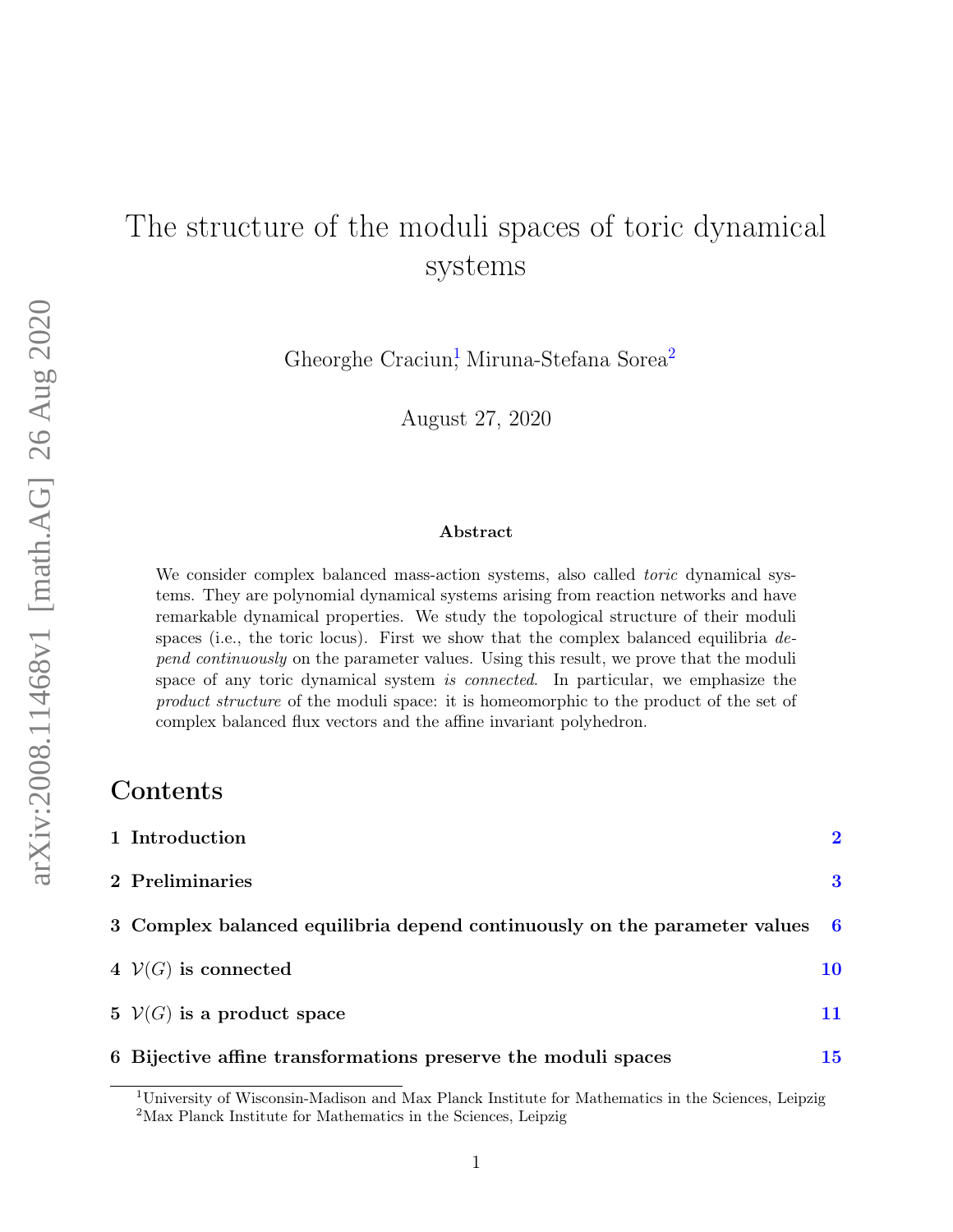### <span id="page-1-1"></span><span id="page-1-0"></span>1 Introduction

In this paper we study polynomial dynamical systems obtained from bio-chemical reaction networks. In particular, we are interested in complex balanced mass-action systems. Introduced by Horn and Jackson in [\[11\]](#page-15-0), complex balanced dynamical systems are a large class of nonlinear dynamical systems that are known or conjectured to have very strong dynamical behaviours. For instance, Horn and Jackson proved that complex balanced dynamical systems posses exactly one positive equilibrium in each stoichiometric compatibility class (i.e., invariant polyhedron). In addition, the steady states are known to be locally asymptotically stable. One of the most important line of research in the field of chemical reaction network theory is the Global Attractor Conjecture, which says that complex balanced mass-action systems have a globally attracting point in each stoichiometric compatibility class. This has been already proven in several cases, under mild hypotheses. For the state of the art, we refer the reader to [\[19\]](#page-15-1). See also [\[3\]](#page-14-1). A proof in all generality of the Global Attractor Conjecture has been proposed by Craciun in [\[2\]](#page-14-2).

Complex balanced dynamical systems have also been called toric dynamical systems (see [\[5\]](#page-14-3)), due to the nice algebraic properties of their moduli spaces. In particular, the locus in the parameter space of a reaction network which gives rise to complex balanced dynamical systems is called *the toric locus*. This is due to the fact that, after a change of coordinates, the toric locus is a variety in the positive orthant given by a toric ideal.

The study of the toric locus (i.e., the moduli space) of polynomial dynamical systems has become increasingly important, especially for applications. Recent interesting results appeared in [\[15\]](#page-15-2), where methods to expand the toric locus are proposed in the form of a systematic algorithm. Namely, the authors of [\[15\]](#page-15-2) prove that the locus in the parameter space known to give rise to complex balanced dynamical systems (i.e. the toric locus) can sometimes be extended from a set of Lebesgue measure zero to a positive measure set, by means of real algebraic geometry and with the help of Euclidean embedded graphs. The extended set of parameters was called the disquised toric locus in [\[15\]](#page-15-2).

Motivated by the very strong dynamical properties that (disguised) toric dynamical systems enjoy, our goal in this paper is to study the topological structure of the moduli space of toric dynamical systems.

One of our main contributions is to show that the complex balanced equilibria depend continuously on the parameter values. This is Theorem [3.5.](#page-7-0) We further use this result to prove that the moduli space of any toric dynamical system is connected. See Theorem [4.1.](#page-9-1) Furthermore, in Theorem [5.4](#page-11-0) we show that the moduli space is homeomorphic to the product of the set of complex balanced flux vectors and the affine invariant polyhedron. The connectedness of the moduli space is an important asset in applications where one is interested in complex balanced dynamical systems. For instance, one could leverage the fact that the toric locus is connected in order to extend certain local properties globally.

## Acknowledgements

The authors gratefully acknowledge the support of Bernd Sturmfels and of the Max Planck Institute for Mathematics in the Sciences in Leipzig.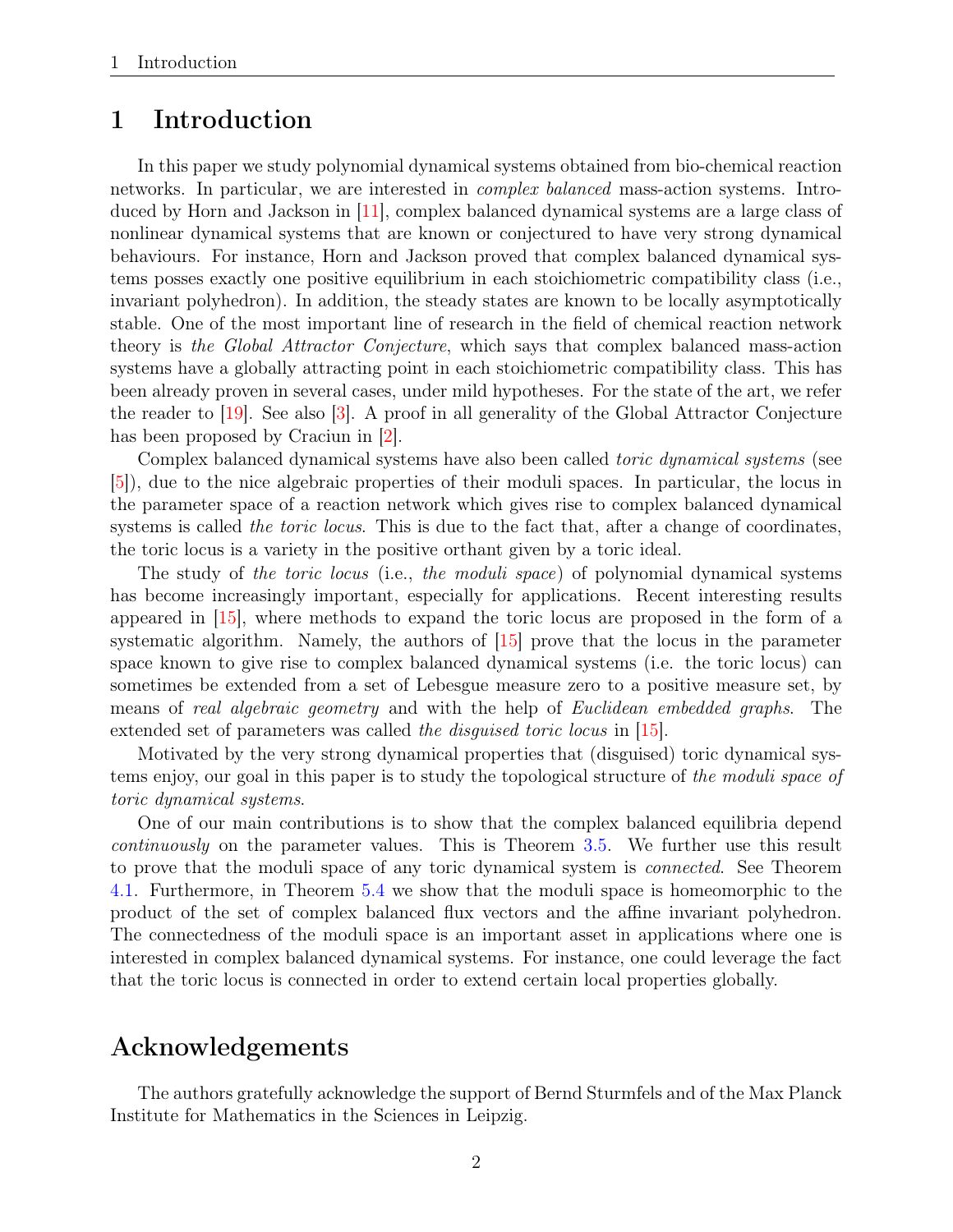## <span id="page-2-4"></span><span id="page-2-0"></span>2 Preliminaries

In this section we give standard definitions and notations that we use in the rest of the paper. We follow [\[19\]](#page-15-1). See also [\[15\]](#page-15-2), [\[5\]](#page-14-3), [\[3\]](#page-14-1), [\[1\]](#page-14-4). In addition, we also give a motivating example for studying the moduli space of toric dynamical systems (Example [2.10\)](#page-4-0).

Definition 2.1. A reaction network is a Euclidean embedded graph, i.e., a directed graph  $G = (V, E)$  embedded in  $\mathbb{R}^n$ , with no self-loops. The set of vertices is denoted by  $V \subseteq \mathbb{R}^n$ , while  $E \subseteq V \times V$  denotes the set of edges. We denote by  $y_i \to y_j$  the reaction vectors. Each edge  $y_i \rightarrow y_j$  of E is decorated with a positive real number  $k_{ij}$ , called *reaction rate*. The reaction rate vector is denoted by  $\mathbf{k} := (k_{ij}) \in \mathbb{R}_{>0}^E$ .

REMARK 2.2. The dimension of the Euclidean space  $\mathbb{R}^n$  is the number of species of the reaction, while the set of vertices represents the set of reaction complexes.

**Definition 2.3.** Given a Euclidean embedded graph  $G = (V, E)$  and a vector of reaction rates  $\mathbf{k} \in \mathbb{R}_{\geq 0}^E$  decorating the edges of G, the mass-action dynamical system in the positive orthant *generated by*  $(G, \mathbf{k})$  is

<span id="page-2-2"></span>(1) 
$$
\frac{\mathrm{d}\mathbf{x}}{\mathrm{d}t} = \sum_{\mathbf{y_i}\to\mathbf{y_j}\in E} k_{\mathbf{y_i}\to\mathbf{y_j}} \mathbf{x}^{\mathbf{y_i}} (\mathbf{y_j} - \mathbf{y_i}).
$$

Here  $\mathbf{x} \in \mathbb{R}_{>0}^n$  and  $x_i$ , for  $i = 1, \ldots, n$  represents the concentration of the species i. We consider them as functions of time,  $x_i = x_i(t)$  and we use the multi-index notation:  $\mathbf{x}^{\mathbf{y}_i} := x_1^{y_{i1}} \dots x_n^{y_{in}}$  and  $\mathbf{y}_i := (y_{i1}, \dots, y_{in}).$ 

<span id="page-2-3"></span><span id="page-2-1"></span>EXAMPLE 2.4. In Figure [1,](#page-2-1) we give an example of a dynamical system generated by a graph G (see also  $|3$ , Example 2.5.).



Figure 1: A reaction network with three complexes.

Under the assumption of mass-action kinetics, the reaction network  $G$  generates the following dynamical system:

(2) 
$$
\frac{d\mathbf{x}}{dt} = k_{12} \begin{pmatrix} 1 \\ 0 \end{pmatrix} + k_{23} x_1 \begin{pmatrix} -1 \\ 1 \end{pmatrix} + k_{31} x_2 \begin{pmatrix} 0 \\ -1 \end{pmatrix} = \begin{pmatrix} k_{12} - k_{23} x_1 \\ k_{23} x_1 - k_{31} x_2 \end{pmatrix}.
$$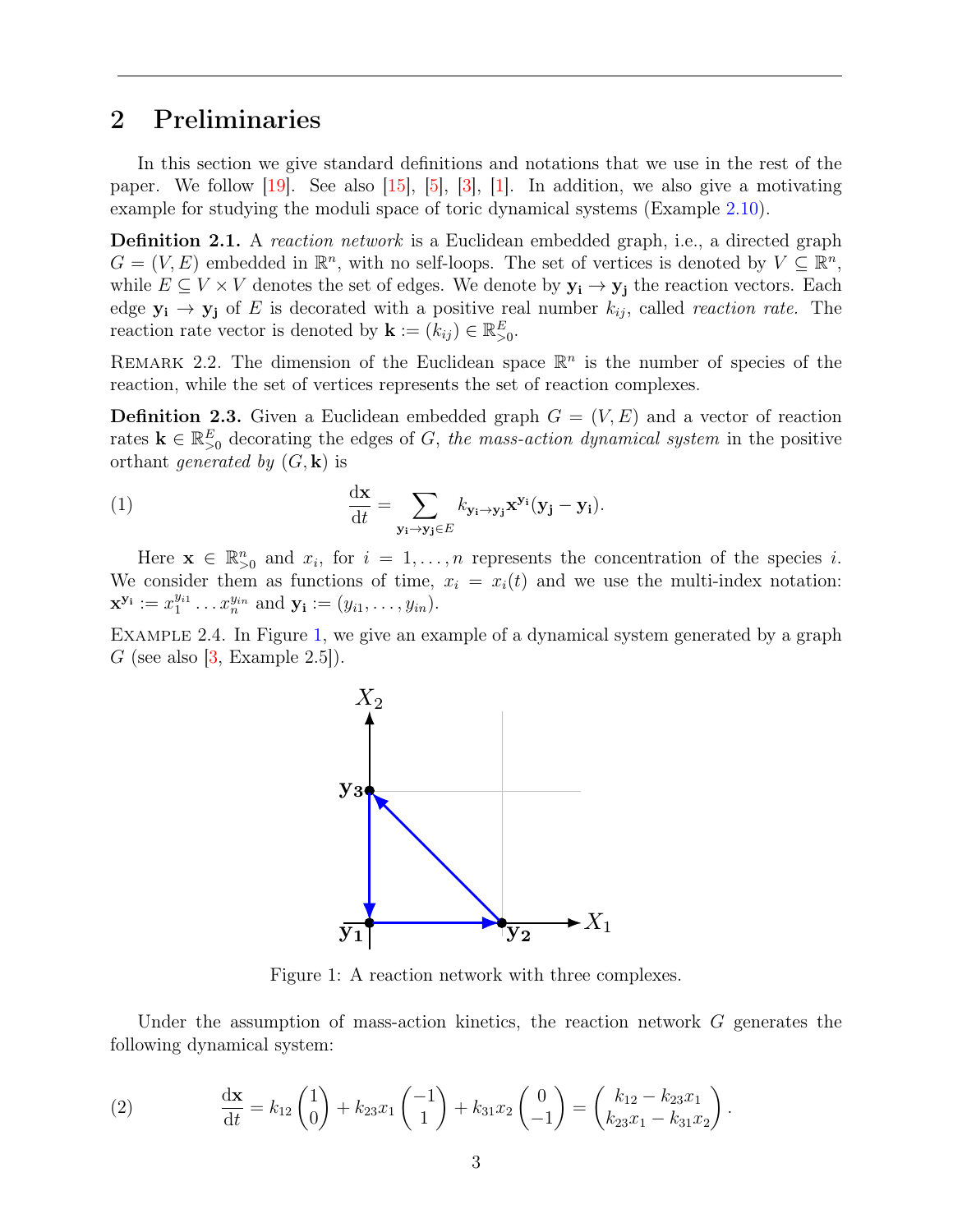<span id="page-3-4"></span><span id="page-3-1"></span>**Notation 2.5.** Following  $(5, page 2)$  (see also  $(9, page 55)$ ), denote by

$$
(3) \t\t Y := (y_{ij})
$$

the  $n \times m$  matrix whose columns are the vectors  $y_i$ . Here m denotes the number of vertices (i.e. of complexes). Let

(4) 
$$
\Psi(\mathbf{x}) := \begin{pmatrix} \mathbf{x}^{\mathbf{y}_1} \\ \vdots \\ \mathbf{x}^{\mathbf{y}_m} \end{pmatrix}
$$

Label each directed edge  $y_i \rightarrow y_j \in E$  with a positive number  $k_{ij} \in \mathbb{R}_{>0}$ , called the rate of the corresponding reaction. Denote by  $A_k$  the transpose of the negative of the Laplacian of G. Then the mass-action dynamical system associated to  $(G, k)$  from Equation [1](#page-2-2) is the system given by the following ordinary differential equations:

<span id="page-3-0"></span>(5) 
$$
\frac{\mathrm{d}\mathbf{x}}{\mathrm{d}t} = Y \cdot A_{\mathbf{k}} \cdot \Psi(\mathbf{x}).
$$

Note that our notation in Equation  $(5)$  is different from the one in  $[5, \text{page 2}]$  $[5, \text{page 2}]$ , by transposing.

Example 2.6. Revisiting Example [2.4,](#page-2-3) we have

$$
\Psi(\mathbf{x}) = \begin{pmatrix} 1 \\ x_1 \\ x_2 \end{pmatrix},
$$

$$
A_{\mathbf{k}} = \begin{pmatrix} -k_{12} & 0 & k_{31} \\ k_{12} & -k_{23} & 0 \\ 0 & k_{23} & -k_{31} \end{pmatrix},
$$

and

<span id="page-3-2"></span>
$$
Y = \begin{pmatrix} 0 & 1 & 0 \\ 0 & 0 & 1 \end{pmatrix}.
$$

Definition 2.7. Let us consider a Euclidean embedded graph G. The vector subspace spanned by the egdes of G in  $\mathbb{R}^n_{>0}$  is called the stoichiometric compatibility class and we denote it by S. For a fixed  $\mathbf{x_0} \in \mathbb{R}_{\geq 0}^n$ , the space  $(\mathbf{x_0} + \mathcal{S}) \cap \mathbb{R}_{\geq 0}^n$  is called the affine invariant *polyhedron* of  $x_0$ .

<span id="page-3-3"></span>**Definition 2.8.** Let us consider a Euclidean embedded graph  $G = (V, E)$  and a vector of rate constants  $\mathbf{k} \in \mathbb{R}_{\geq 0}^E$  decorating its edges. We say that the pair  $(G, \mathbf{k})$  satisfies the complex balanced condition if there exists a state  $\tilde{\mathbf{x}}_0 \in \mathbb{R}^n_{>0}$  such that the equation

(6) 
$$
\sum_{\mathbf{y}\to\mathbf{y}'\in E} k_{\mathbf{y}\to\mathbf{y}'}\tilde{\mathbf{x}}_0{}^{\mathbf{y}} = \left(\sum_{\mathbf{y}'\to\mathbf{y}\in E} k_{\mathbf{y}'\to\mathbf{y}}\right) \tilde{\mathbf{x}}_0{}^{\mathbf{y}'}
$$

is satisfied for every vertex (i.e., complex)  $y' \in V$ .

Such a state  $\tilde{\mathbf{x}}_0$  is called a *complex balanced steady state*. We say that the dynamical system generated by  $(G, \mathbf{k})$  is a complex balanced dynamical system.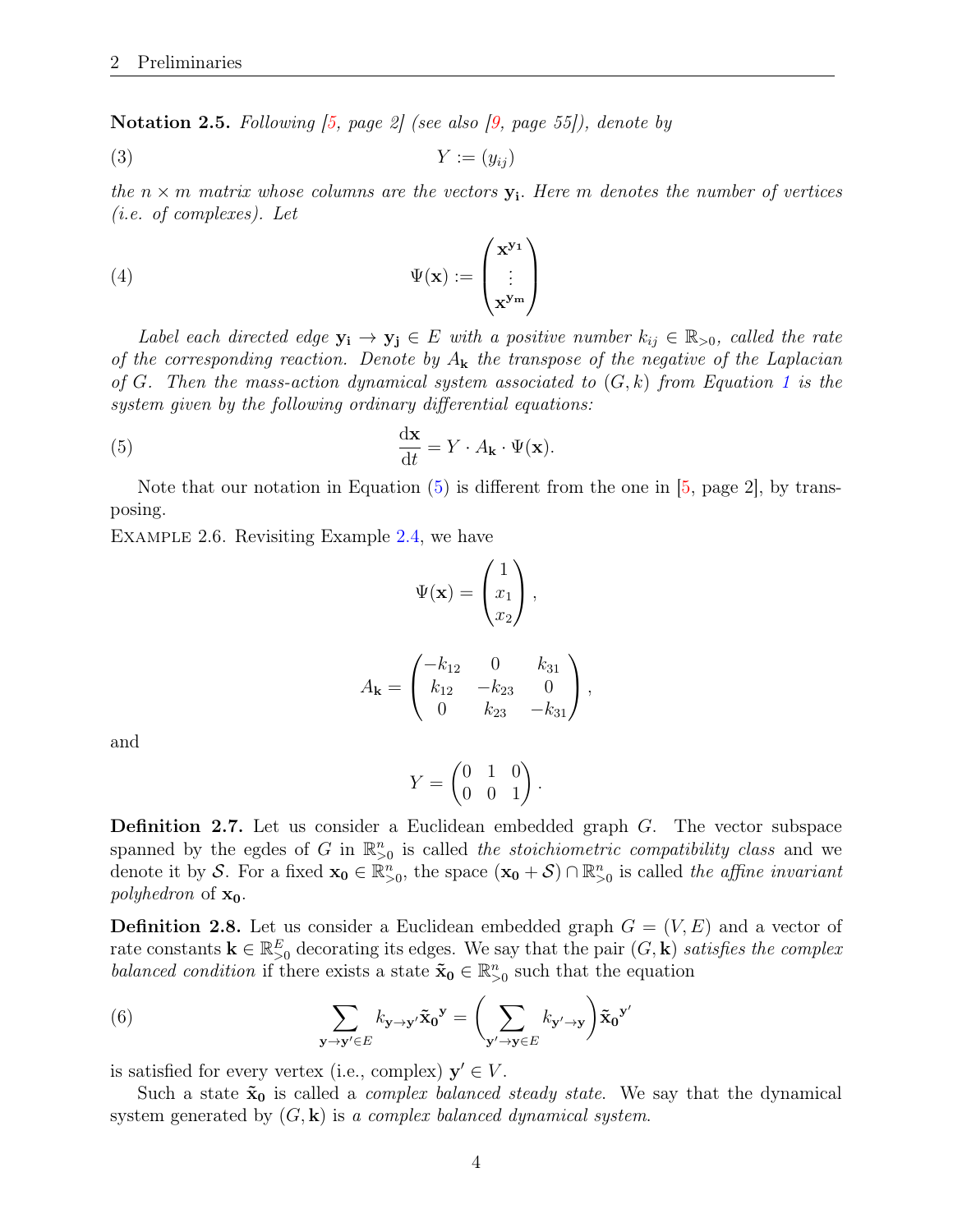<span id="page-4-3"></span><span id="page-4-2"></span>Note that, following Notation  $2.5$ , the equality  $(6)$  is equivalent to

(7) 
$$
A_{\mathbf{k}} \cdot \Psi(\tilde{\mathbf{x}}_0) = \mathbf{0}.
$$

See [\[10,](#page-15-4) Section 6]. In [\[5\]](#page-14-3), complex balanced dynamical systems were also called toric dynamical systems, due to the nice algebraic and combinatorial properties that their moduli spaces have.

**Definition 2.9.** Consider a Euclidean embedded graph  $G = (V, E)$ . We denote by  $V(G) \subseteq$  $\mathbb{R}_{>0}^E$  the set of parameters  $k_{ij}$  for which the dynamical system generated by  $(G, \mathbf{k})$  is toric. We refer to  $\mathcal{V}(G)$  as the *moduli space* of toric dynamical systems given by the Euclidean embedded graph G.

In Example [2.4,](#page-2-3) the moduli space  $\mathcal{V}(G)$  is the whole positive orthant  $\mathbb{R}^3_{>0}$ . This follows from a classical result by Horn, Jackson and Feinberg, known in the literature as *Deficiency* Zero Theorem (see [\[7,](#page-14-5) Theorem 16.2.2]). However, the purpose of Example [2.10](#page-4-0) below is to serve as a motivation for studying the topological structure of the moduli space of toric dynamical systems. This is due to the fact that in general, these spaces can have quite complicated algebraic descriptions and are usually not easy to study. Increasing interest for the moduli spaces of toric dynamical systems, also called the *(disguised) toric locus*, has been shown recently. See for instance [\[15\]](#page-15-2), where methods to expand the toric locus from a set of Lebesgue measure zero to a positive measure set are proposed in the form of a systematic algorithm.

<span id="page-4-0"></span>EXAMPLE [2.](#page-5-1)10. Let us consider the reaction network  $G$  as in Figure 2. The moduli space  $\mathcal{V}(G) \in \mathbb{R}_{>0}^4$  is the algebraic variety given by the following two equations:

$$
(k_{43}k_{32}k_{21})(k_{21}k_{14}k_{43}) = (k_{14}k_{43}k_{32})^2
$$

and

$$
(k_{14}k_{43}k_{32})(k_{32}k_{21}k_{14}) = (k_{21}k_{14}k_{43})^2.
$$

<span id="page-4-1"></span>REMARK 2.11. Using a change of coordinates as in [\[5\]](#page-14-3) (see Notation [3.7](#page-7-1) below), these conditions can be rewritten as

 $K_1K_3 = K_2^2$ 

and

$$
K_2K_4=K_3^2,
$$

where

$$
K_1 := k_{43}k_{32}k_{21},
$$
  
\n
$$
K_2 := k_{14}k_{43}k_{32},
$$
  
\n
$$
K_3 := k_{21}k_{14}k_{43}
$$

and

Therefore under this change of coordinates the moduli space becomes a toric variety, which is in accordance with the general theory proved in [\[5\]](#page-14-3).

 $K_4 := k_{32} k_{21} k_{14}.$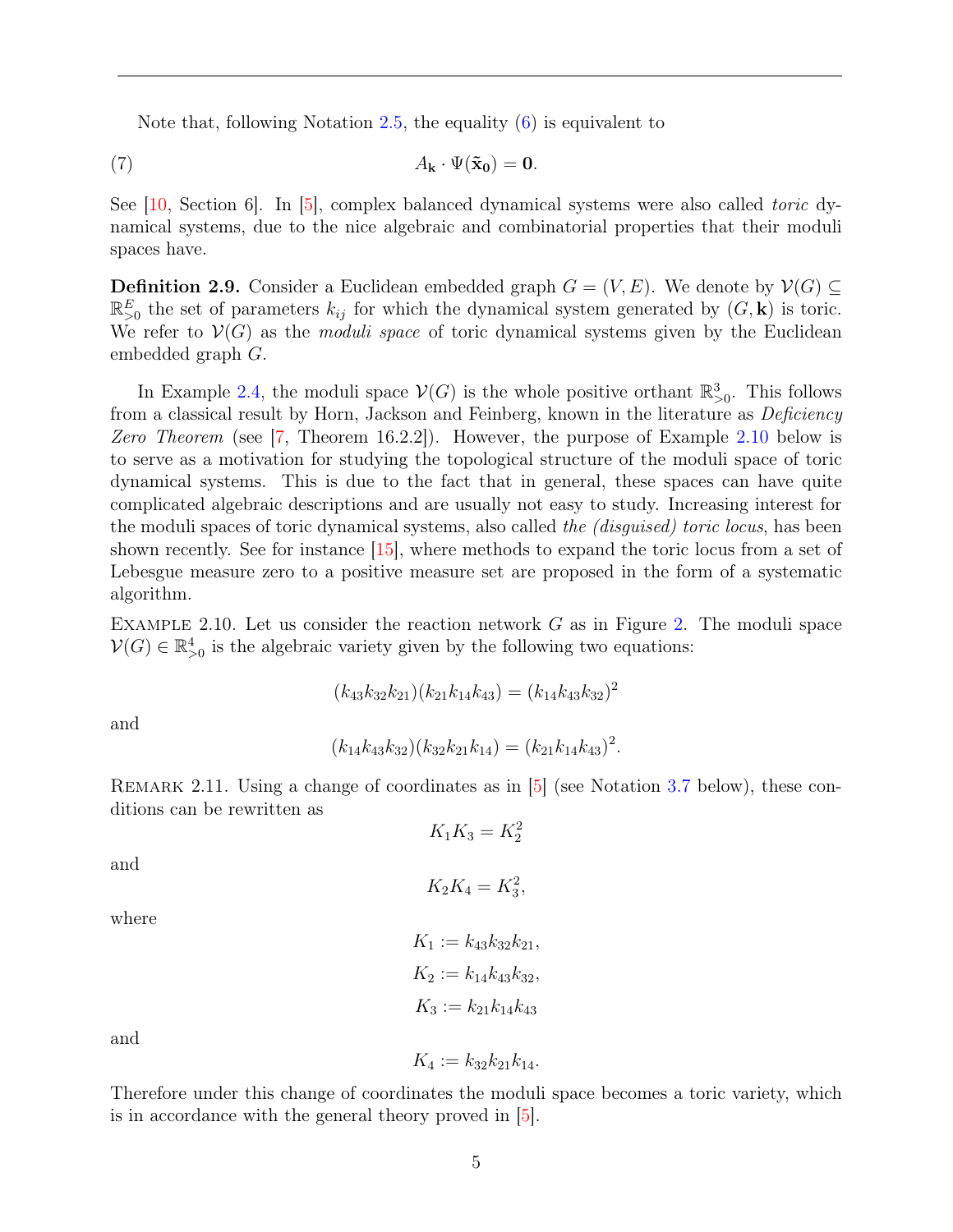<span id="page-5-5"></span><span id="page-5-1"></span>

Figure 2: Cycle on four vertices.

Definition [2.12](#page-5-2) is inspired from  $\vert 5 \vert$ .

<span id="page-5-2"></span>**Definition 2.12.** Define the complex balancing ideal  $C_G$  as the saturation of the ideal  $\langle A_{\mathbf{k}} \cdot \rangle$  $\Psi(\mathbf{x})$  with the product  $x_1x_2 \ldots x_s$ . Here the generators of the ideal  $\langle A_{\mathbf{k}} \cdot \Psi(\mathbf{x}) \rangle$  are the entries of the column vector  $A_{\mathbf{k}} \cdot \Psi(\mathbf{x})$ .

The complex balanced variety is the variety of the ideal obtained by eliminating the variables  $k_{ij}$  from the complex balancing ideal  $C_G$ .

**Definition 2.13.** We call the complex balanced equilibria, denoted by  $\mathcal{V}_{\mathbf{x}}(G, \mathbf{k})$ , the intersection of the complex balanced variety with the positive orthant  $\mathbb{R}^s_{>0}$ , where s is the dimension of the stoichiometric compatibility class of the dynamical system generated by  $(G, \mathbf{k})$ .

## <span id="page-5-0"></span>3 Complex balanced equilibria depend continuously on the parameter values

Let us fix some  $x_0$  in the state space.

Let  $S$  denote the stoichiometric compatibility class of  $G$ . Define the map

(8) 
$$
Q_{\mathbf{x_0}} : \mathcal{V}(G) \to (\mathbf{x_0} + \mathcal{S}) \cap \mathbb{R}_{>0}^n,
$$

such that

<span id="page-5-3"></span>
$$
Q_{\mathbf{x_0}}(\mathbf{k}) := \mathbf{\tilde{x}_0},
$$

where  $\tilde{\mathbf{x}}_0$  is the corresponding complex balance equilibrium in the affine invariant polyhedron  $(\mathbf{x_0} + \mathcal{S}) \cap \mathbb{R}_{>0}^n$  of  $\mathbf{x_0}$ .

<span id="page-5-4"></span>REMARK 3.1. The map  $Q_{\mathbf{x_0}}$  is well-defined, by classical work of Horn and Jackson (see for instance [\[19,](#page-15-1) Theorem 2.3] and [\[7,](#page-14-5) Theorem 15.2.2 and 15.2.4]): for a given  $\mathbf{k}\in\mathcal{V}(G)$ , there exist a unique equilibrium of the dynamical system generated by  $(G, \mathbf{k})$ , in each invariant polyhedron. See also  $\vert 10$ , Theorem 6.4.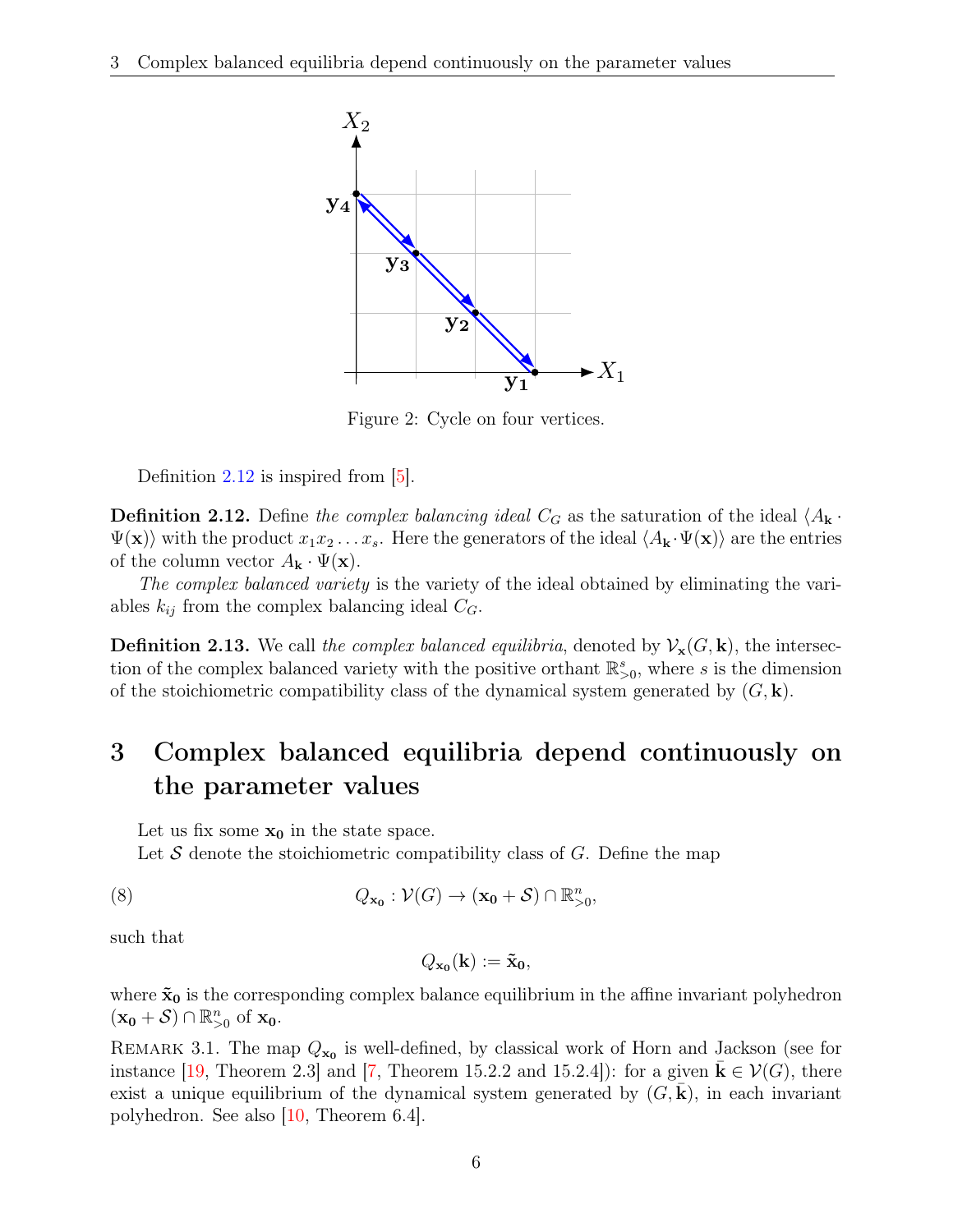<span id="page-6-3"></span>**Lemma 3.2.** The map  $Q_{\mathbf{x_0}}$  is surjective.

<span id="page-6-0"></span>*Proof.* We have that  $Q_{\mathbf{x_0}}(\tilde{\mathbf{k}}) = \tilde{\mathbf{x}}_0$ . Let us take a point  $\hat{\mathbf{x}} \in (\mathbf{x_0} + \mathcal{S}) \cap \mathbb{R}_{>0}^n$ . We want to find  $\hat{\mathbf{k}}$  such that  $Q_{\mathbf{x_0}}(\hat{\mathbf{k}}) = \hat{\mathbf{x}}$ . Define

(9) 
$$
\hat{k}_{\mathbf{y_i}\to\mathbf{y_j}} := \frac{\tilde{k}_{\mathbf{y_i}\to\mathbf{y_j}} \tilde{\mathbf{x}}_0^{\mathbf{y_i}}}{\tilde{\mathbf{x}}^{\mathbf{y_i}}}.
$$

Since  $Q_{\mathbf{x_0}}(\tilde{\mathbf{k}}) = \tilde{\mathbf{x}}_{0}$ , the pair  $(\tilde{\mathbf{k}}, \tilde{\mathbf{x}}_0)$  satisfies the complex balanced condition [\(6\)](#page-3-2). By [\(9\)](#page-6-0) we have the equality:  $\hat{k}_{\mathbf{y_i}\to\mathbf{y_j}}\hat{\mathbf{x}}^{\mathbf{y_i}} = \hat{k}_{\mathbf{y_i}\to\mathbf{y_j}}\tilde{\mathbf{x}}_0^{\mathbf{y_i}}$ . In other words, on each edge  $\mathbf{y_i} \to \mathbf{y_j}$  the fluxes are the same. Therefore, the pair  $(\hat{\mathbf{k}}, \hat{\mathbf{x}})$  also satisfies the complex balanced condition [\(6\)](#page-3-2). Hence  $Q_{\mathbf{x_0}}(\hat{\mathbf{k}}) = \hat{\mathbf{x}}$ .  $\Box$ 

<span id="page-6-4"></span>**Lemma 3.3.** Fix  $\hat{\mathbf{x}} \in Q_{\mathbf{x_0}}(\mathcal{V}(G))$ . Then the preimage  $Q_{\mathbf{x_0}}^{-1}(\hat{\mathbf{x}})$  is connected.

*Proof.* Since  $\hat{\mathbf{x}} \in Q_{\mathbf{x_0}}(\mathcal{V}(G))$ , there exists  $\hat{\mathbf{k}}$  such that the complex balanced condition is satisfied:

<span id="page-6-1"></span>(10) 
$$
\sum_{\mathbf{y_i}\to\mathbf{y_j}} \hat{k}_{\mathbf{y_i}\to\mathbf{y_j}} \hat{\mathbf{x}}^{\mathbf{y_i}} = \Big(\sum_{\mathbf{y_j}\to\mathbf{y_i}} \hat{k}_{\mathbf{y_j}\to\mathbf{y_i}}\Big) \hat{\mathbf{x}}^{\mathbf{y_j}}.
$$

We claim that the fibre is connected because the fibre is a convex set. Notice that  $(10)$ is a linear equality in the entries of  $\hat{\mathbf{k}}$ . If relation [\(10\)](#page-6-1) is true for a vector  $\mathbf{k}^*$  and for another vector  $\mathbf{k}^*$ , then relation [\(10\)](#page-6-1) is true for any convex combination of  $\mathbf{k}^*$  and  $\mathbf{k}^{**}$ .  $\Box$ 

<span id="page-6-2"></span>**Lemma 3.4.** The map  $Q_{\mathbf{x_0}}$  is open.

*Proof.* Choose an open neighbourhood  $U \subseteq V(G)$ , of a point  $\mathbf{k} \in V(G)$ . We want to show that  $Q_{\mathbf{x_0}}(U)$  is open in  $(\mathbf{x_0} + \mathcal{S}) \cap \mathbb{R}_{>0}^n$ . Let  $\mathbf{\tilde{x}_0} := Q_{\mathbf{x_0}}(\mathbf{k})$ .

More precisely, we want to find a small neighbourhood of  $\tilde{\mathbf{x}}_0$  that is contained in  $Q_{\mathbf{x}_0}(U)$ .

Equivalently, we want to show that for any point  $\hat{\mathbf{x}}$  close enough to  $\tilde{\mathbf{x}}_0$ , there exists  $\mathbf{k} \in U$ close enough to  $\tilde{\mathbf{k}}$ , such that  $\hat{\mathbf{x}} = Q_{\mathbf{x_0}}(\hat{\mathbf{k}})$ .

Define k such that the following relations hold for any edge  $y_i \rightarrow y_j$  of the reaction network G:

(11) 
$$
\hat{k}_{\mathbf{y_i} \to \mathbf{y_j}} := \frac{\tilde{k}_{\mathbf{y_i} \to \mathbf{y_j}} \tilde{\mathbf{x}}_0^{\mathbf{y_i}}}{\hat{\mathbf{x}}^{\mathbf{y_i}}}.
$$

The following equality

(12) 
$$
\frac{\hat{k}_{\mathbf{y}_{i}\rightarrow\mathbf{y}_{j}}}{\tilde{k}_{\mathbf{y}_{i}\rightarrow\mathbf{y}_{j}}} = \frac{\tilde{\mathbf{x}}_{0}^{\mathbf{y}_{i}}}{\hat{\mathbf{x}}^{\mathbf{y}_{i}}}
$$

guarantees that for  $\hat{\mathbf{x}}$  close enough to  $\tilde{\mathbf{x}}_0$ , we have  $\hat{k}_{\mathbf{y}_i \to \mathbf{y}_j}$  close enough to  $\tilde{k}_{\mathbf{y}_i \to \mathbf{y}_j}$ .

Theorem [3.5](#page-7-0) below is the main result of this section. We use this result in Section [4](#page-9-0) and [5,](#page-10-0) where we show the connectedness property of the moduli spaces of toric dynamical systems.

 $\Box$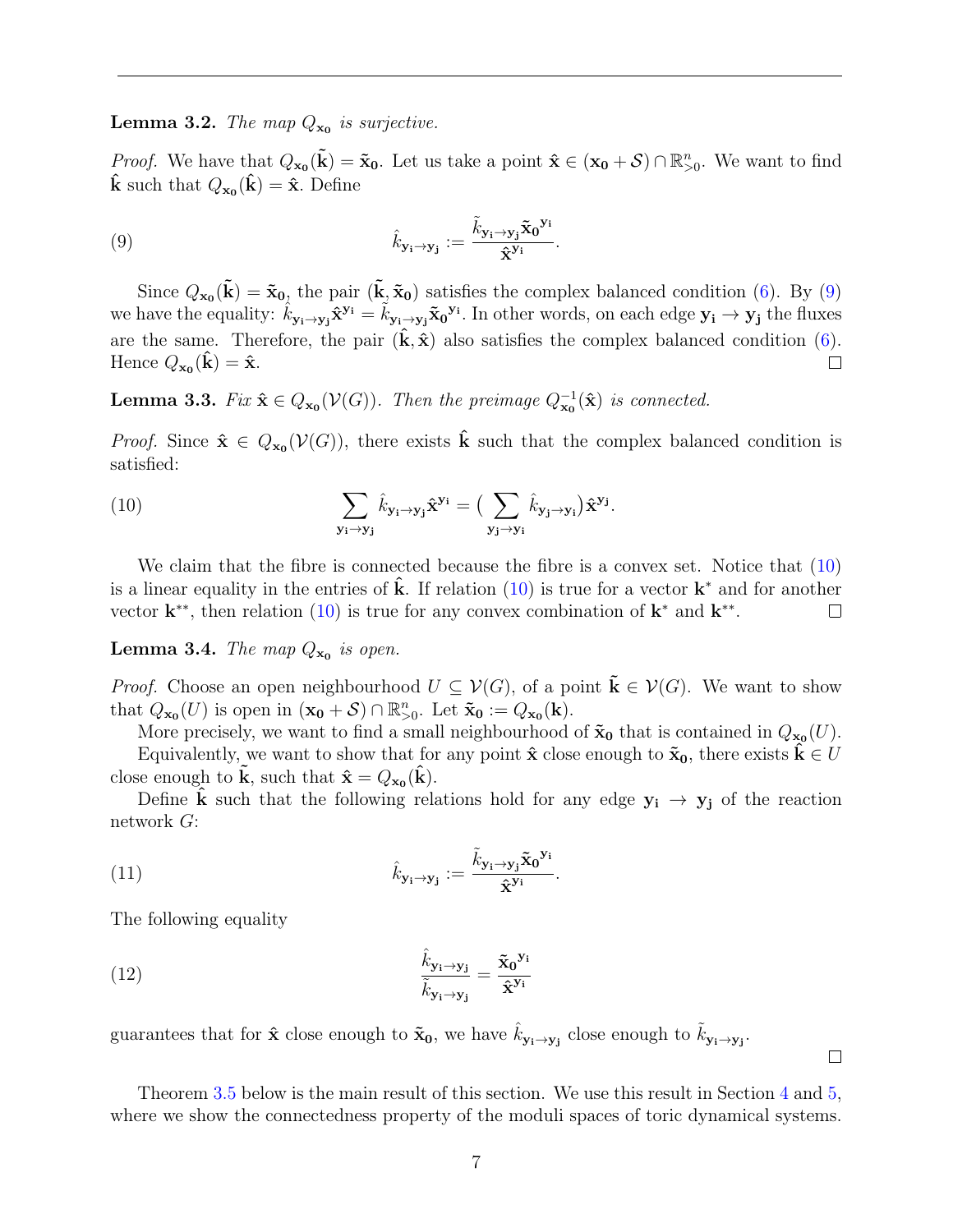<span id="page-7-3"></span><span id="page-7-2"></span>

Figure 3: Complete bidirected graph with three vertices.

<span id="page-7-0"></span>**Theorem 3.5.** The complex balanced equilibria depend continuously on the parameter values. In other words, the map  $Q_{\mathbf{x_0}}$  is continuous.

Before the proof of Theorem [3.5,](#page-7-0) we need some notations and lemmas.

**Definition 3.6.** Let us consider a strongly connected graph  $G$ . Fix a vertex  $v$  of  $G$ . A spanning v-tree  $\mathcal T$  is a subgraph of G, such that  $\mathcal T$  is a tree with the root v.

<span id="page-7-1"></span>**Notation 3.7.** Let us consider a strongly connected graph G. Let  $\mathbf{k}^{\mathcal{T}}$  denote the product of the labels of the edges of the tree  $\mathcal T$  in  $G$ .

Inspired by the Matrix-Tree theorem  $(16,$  Theorem 5.6.4] (see also [\[5,](#page-14-3) Proposition 3]), let us denote by

(13) 
$$
K_i := \sum_{\tau a \text{ } i \text{-tree}} \mathbf{k}^{\tau}.
$$

EXAMPLE 3.8. Let us consider the complete bidirected graph  $G$  with three vertices from Figure [3.](#page-7-2) See [\[5,](#page-14-3) Example 1] and [\[15,](#page-15-2) Section 3].

The moduli space

$$
\mathcal{V}(G) = \{ \mathbf{k} \in \mathbb{R}_{>0}^6 \mid (k_{21}k_{31} + k_{32}k_{21} + k_{23}k_{31})(k_{13}k_{23} + k_{21}k_{13} + k_{12}k_{23}) - (k_{12}k_{32} + k_{13}k_{32} + k_{31}k_{12})^2 = 0 \}.
$$

Following Notation [3.7,](#page-7-1) we have:

(14) 
$$
K_1 := k_{21}k_{31} + k_{32}k_{21} + k_{23}k_{31};
$$

$$
K_2 := k_{12}k_{32} + k_{13}k_{32} + k_{31}k_{12};
$$

$$
K_3 := k_{13}k_{23} + k_{21}k_{13} + k_{12}k_{23},
$$

and the equation defining the moduli space  $\mathcal{V}(G)$ , in the new coordinates, becomes  $K_1K_3 = K_2^2$ .

See also Remark [2.11.](#page-4-1)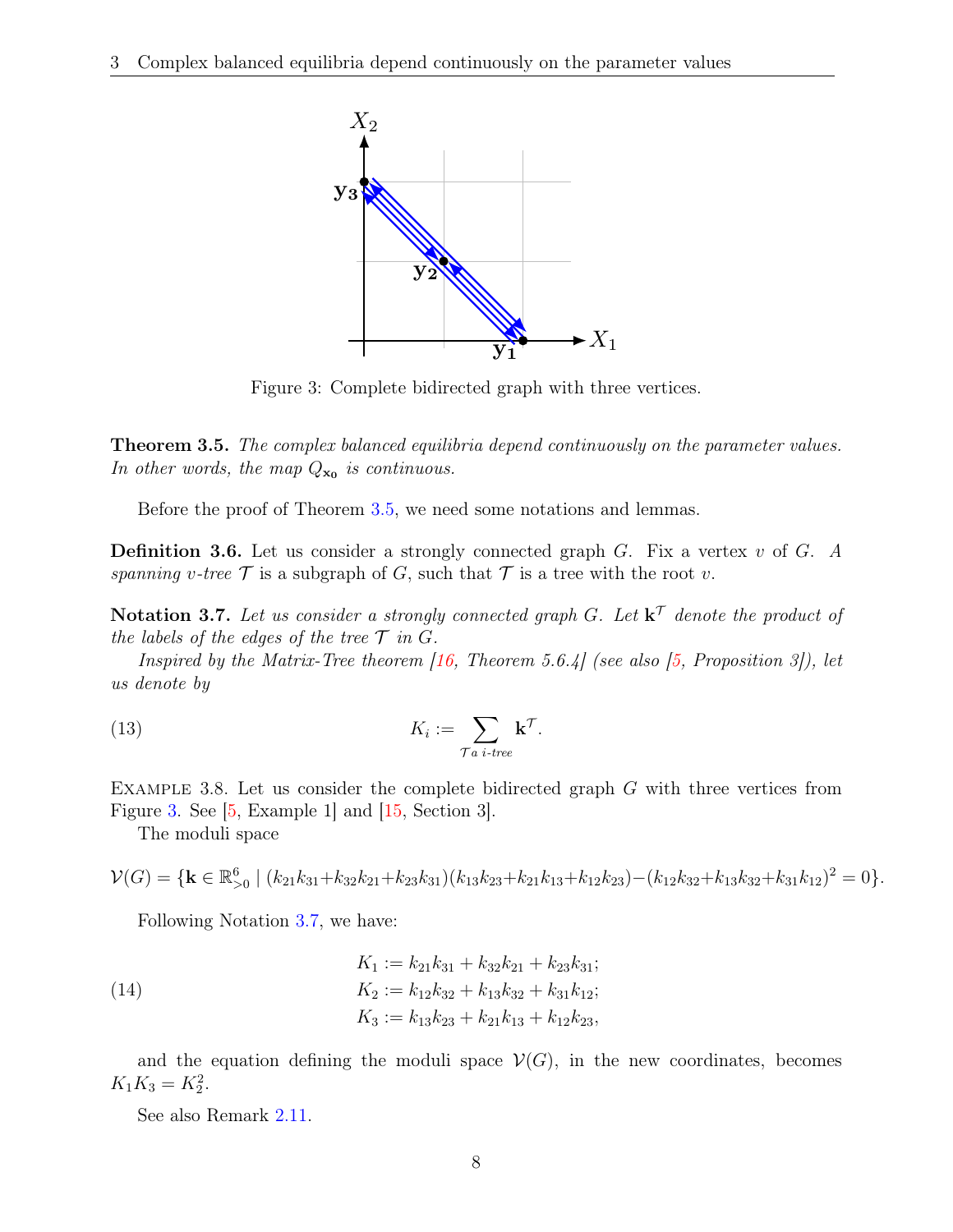<span id="page-8-3"></span><span id="page-8-2"></span>**Proposition 3.9.** [\[5,](#page-14-3) Proposition 3] Let us consider a strongly connected graph G with m vertices. Denote by  $A_k$  the transpose of the negative of the Laplacian matrix of G. Let  $\mathcal{M}_i$ be the matrix obtained by removing the *i*-th row and the *i*-th column of  $A_k$ . Then we have:

$$
\det(\mathcal{M}_i) = (-1)^{m-1} K_i,
$$

where  $K_i = \sum_{\text{Tan } i \text{-tree}} \mathbf{k}^{\text{T}}$ , as in Notation [3.7.](#page-7-1)

The next result gives a characterization of the complex balanced equilibria. The conclusion of Proposition [3.10](#page-8-0) can be obtained from results in [\[5\]](#page-14-3). We include a proof here, for completion.

<span id="page-8-0"></span>**Proposition 3.10.** Let us consider a weakly reversible graph G with l connected components (i.e., linkage classes). Fix a vector  $\mathbf{K} \in \mathbb{R}_{>0}^m$  that satisfies  $K_i = \sum_{\tau} \tau_i$  for some  $\mathbf{k} \in \mathbb{R}_{>0}^E$ . For each connected component, consider the equations (see Notation [2.5\)](#page-3-1):

<span id="page-8-1"></span>(16) 
$$
K_i \mathbf{x}^{\mathbf{y}_j} - K_j \mathbf{x}^{\mathbf{y}_i} = 0,
$$

where i and j are indices belonging to the same connected component of  $G$ .

Then  $x$  is a complex balanced equilibrium for rate constants given by the vector  $k$  above if and only if Equations [\(16\)](#page-8-1) are satisfied.

*Proof.* After eventually relabelling the vertices of G, the matrix  $A_{\bf k}$  (see Notation [2.5\)](#page-3-1) is a block matrix: for each connected component of  $G$  we have a block. We thus may safely assume in the proof that the graph  $G$  has a single connected component. Afterwards the result can be generalized for any number of connected components, by using the block decomposition of  $A_{\mathbf{k}}$ .

Firstly, Equations [\(16\)](#page-8-1) are necessary conditions for  $x$  to be a complex balanced equilibrium. This follows from [\[5,](#page-14-3) Corollary 4].

Secondly, let us now prove that Equations [\(16\)](#page-8-1) are also sufficient.

The determinant of  $A_{\mathbf{k}}$  is zero and rank $(A_{\mathbf{k}}) = m - 1$  (see [\[5,](#page-14-3) Section 2]). By expanding the determinant of  $A_{\bf k}$  in terms of its minors and by using Proposition [3.9,](#page-8-2) we obtain that  $A_{\mathbf{k}} \cdot \mathbf{K} = \mathbf{0}$ . In other words, the vector **K** belongs to the null-space of  $A_{\mathbf{k}}$ , denoted by ker $(A_{\mathbf{k}})$ . Note that the dimension of ker( $A_{\bf k}$ ) is one. By Equations [\(16\)](#page-8-1), the vectors **K** and  $\Psi({\bf x})$  are proportional. Since  $\mathbf{K} \in \text{ker}(A_{\mathbf{k}})$ , we obtain  $\Psi(\mathbf{x}) \in \text{ker}(A_{\mathbf{k}})$ , that is  $A_{\mathbf{k}} \cdot \Psi(\mathbf{x}) = \mathbf{0}$ . By Definition [2.8](#page-3-3) and relation [\(7\)](#page-4-2), **x** is a complex balanced equilibrium.  $\Box$ 

We are now ready to prove the continuity of the map  $Q_{\mathbf{x_0}}$  (Theorem [3.5\)](#page-7-0).

*Proof.* Recall the definition of the map  $Q_{\mathbf{x_0}}$  (Equation [\(8\)](#page-5-3)):  $Q_{\mathbf{x_0}} : \mathcal{V}(G) \to (\mathbf{x_0} + \mathcal{S}) \cap \mathbb{R}_{>0}^n$ , such that  $Q_{\mathbf{x_0}}(\mathbf{k}) = \tilde{\mathbf{x}}_0$ , where  $\tilde{\mathbf{x}}_0$  is the corresponding complex balance equilibrium in the invariant polyhedron  $(\mathbf{x_0} + \mathcal{S}) \cap \mathbb{R}_{\geq 0}^n$ . The proof of the continuity of the map  $Q_{\mathbf{x_0}}$  consists of three steps.

Step A

By the explicit formulas from Notation [3.7,](#page-7-1) the vector  $\mathbf{K} = (K_i)$  depends continuously on the parameters  $\mathbf{k} = (k_{ij})$  values.

Step B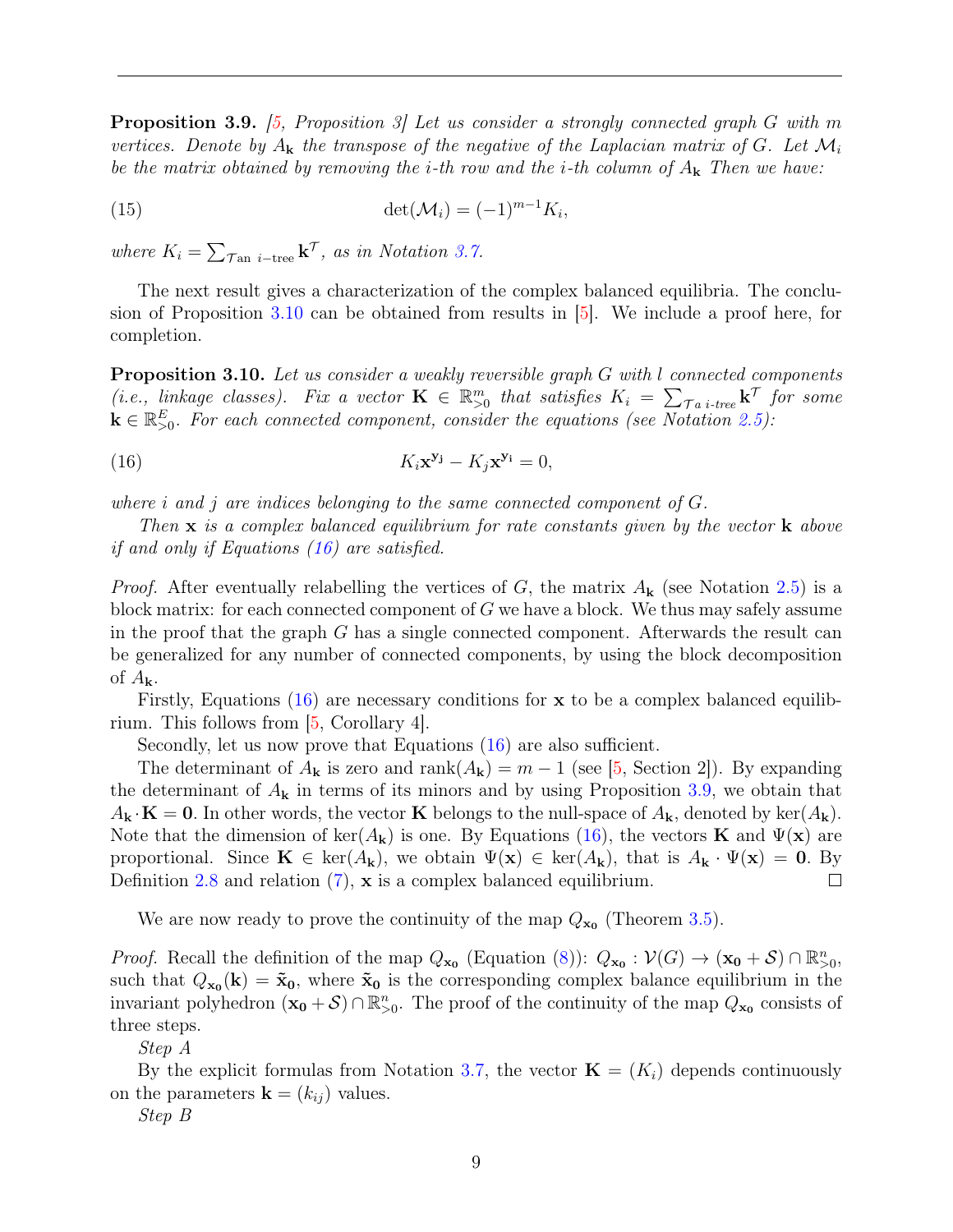<span id="page-9-3"></span>The set of complex balanced equilibria depends continuously on  $K$ . This follows from the characterization of the set of complex balanced equilibria from Proposition [3.10.](#page-8-0) Let us be more precise.

By Equation [\(16\)](#page-8-1), we obtain

$$
K_i \mathbf{x}^{\mathbf{y}_j} = K_j \mathbf{x}^{\mathbf{y}_i}.
$$

This yields

(18) 
$$
\log K_i + \mathbf{y_j} \log \mathbf{x} = \log K_j + \mathbf{y_i} \log \mathbf{x}
$$

in multivariate notation. This can be seen as a system of linear equations with unknowns the entries of log x.

Therefore, the set of vectors  $\{(\log x_1, \ldots, \log x_n)\}\$ is the preimage of a linear map and it depends continuously on  $K$ . After applying the exponential map, the set of complex balanced equilibria still varies continuously on K.

Step C

The intersection point between the set of complex balanced equilibria and the affine invariant polyhedron  $(\mathbf{x_0} + \mathcal{S}) \cap \mathbb{R}_{\geq 0}^n$  varies continuously with **K**. This follows from *Step B*, since by  $\left|4\right|$ . Lemma 5.4, page 16 this intersection is transversal.

 $\Box$ 

Definition 3.11. [\[14,](#page-15-6) page 52] A surjective continuous open map is called a *quotient map*.

<span id="page-9-2"></span>**Corollary 3.12.** The map  $Q_{\mathbf{x_0}}$  is a quotient map.

*Proof.* By Theorem [3.5,](#page-7-0) the map  $Q_{\mathbf{x_0}}$  is continuous. By Lemma [3.4,](#page-6-2)  $Q_{\mathbf{x_0}}$  is open, and we proved the surjectivity in Lemma [3.2.](#page-6-3)  $\Box$ 

## <span id="page-9-0"></span>4  $V(G)$  is connected

The main result of Section [4](#page-9-0) is the following theorem:

<span id="page-9-1"></span>**Theorem 4.1.** If G is weakly reversible, then the variety  $\mathcal{V}(G)$  is connected.

*Proof.* Recall that by Lemma [3.3,](#page-6-4) for a fixed  $\hat{\mathbf{x}} \in (\mathbf{x_0} + \mathcal{S}) \cap \mathbb{R}_{>0}^n$ , the preimage  $Q_{\mathbf{x_0}}^{-1}(\hat{\mathbf{x}})$  is connected. In addition, note that the invariant polyhedron  $(\mathbf{x}_0 + \mathcal{S}) \cap \mathbb{R}_{>0}^n$  is also connected. By Corollary [3.12,](#page-9-2) the map the map  $Q_{\mathbf{x_0}}$  is a quotient map (it is continuous, surjective and open).

We now argue by contradiction. Let us suppose that the set  $\mathcal{V}(G)$  is not connected. Then there exists a *surjective continuous* map  $\mu : \mathcal{V}(G) \to \{0, 1\}.$ 

Consider the following commutative diagram (see Figure [4\)](#page-10-1):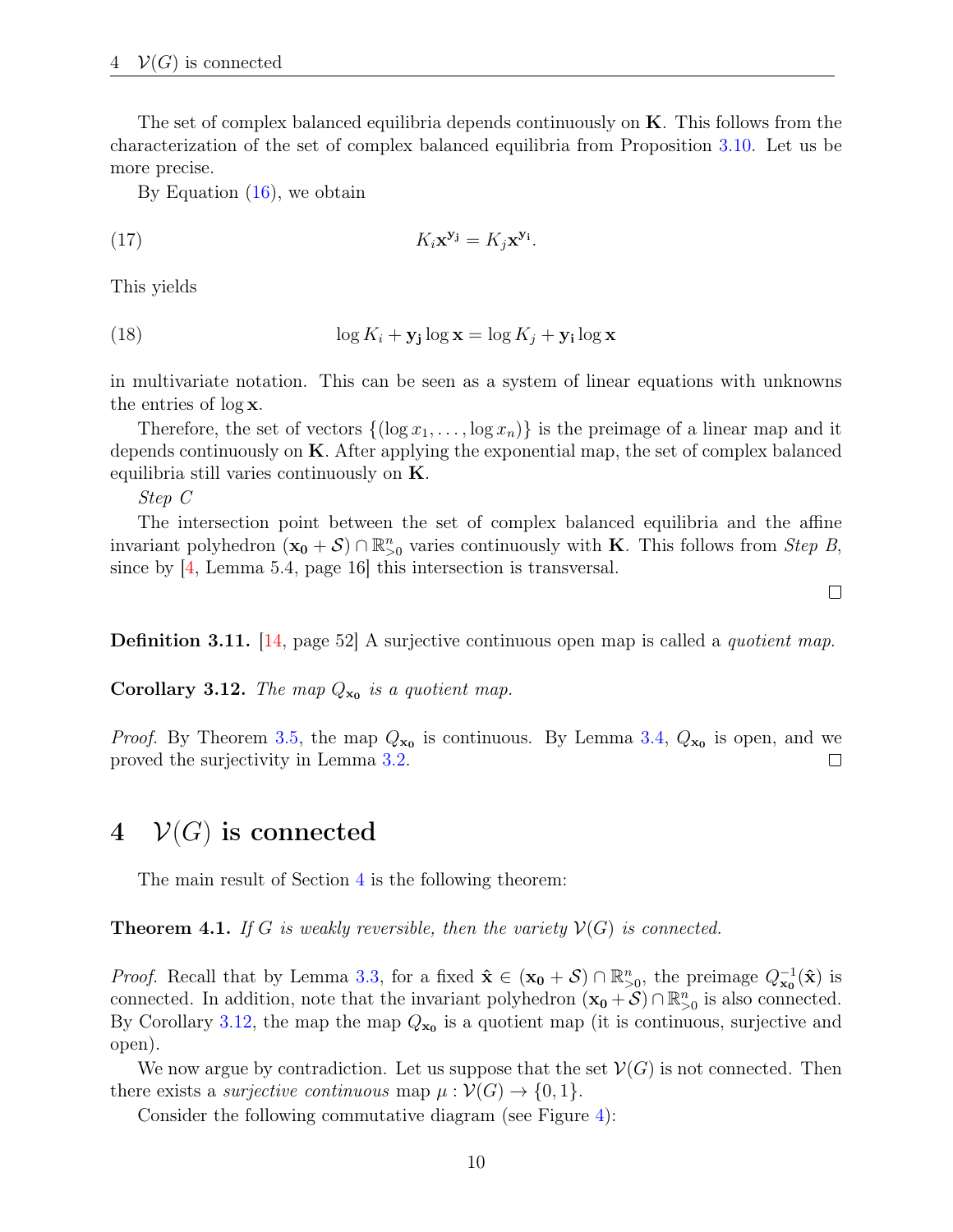<span id="page-10-4"></span>

Figure 4: Commutative diagram.

<span id="page-10-1"></span>Here the function  $\nu : (\mathbf{x_0} + \mathcal{S}) \cap \mathbb{R}_{\geq 0}^n \to \{0,1\}$ , such that  $\mu = \nu \circ Q_{\mathbf{x_0}}$  is well-defined by Lemma [3.3.](#page-6-4) By  $[18,$  Theorem 9.4]), since  $Q_{\mathbf{x_0}}$  is a quotient map, we have the following equivalence:  $\nu$  is continuous if and only if  $\mu$  is continuous. Thus we conclude that  $\nu$  is a continuous function.

Since  $\mu$  is surjective, we get that  $\nu$  is surjective. This is in contradiction with the fact that the domain of  $\nu$ , namely  $(\mathbf{x_0} + \mathcal{S}) \cap \mathbb{R}_{>0}^n$ , is connected, while the set  $\{0, 1\}$  is disconnected. A continuous map with values in  $\{0, 1\}$  is constant if its domain is connected. Thus our initial supposition was false, and we conclude that  $\mathcal{V}(G)$  is connected.  $\Box$ 

## <span id="page-10-0"></span>5  $V(G)$  is a product space

In this section we consider a weakly reversible graph  $G = (V, E)$  and show that the toric locus  $V(G)$  is a product space (see Theorem [5.4\)](#page-11-0).

### 5.1 The space of complex balanced fluxes

<span id="page-10-3"></span>**Definition 5.1.** Given a Euclidean embedded graph  $G = (V, E)$ , a vector  $\boldsymbol{\beta} \in \mathbb{R}^E_{>0}$  is called a flux vector. A complex balanced flux vector is  $\boldsymbol{\beta} \in \mathbb{R}^E_{\geq 0}$  such that the following equalities are satisfied, for each vertex  $y \in V$ :

<span id="page-10-2"></span>(19) 
$$
\sum_{\mathbf{y}\to\mathbf{y}'\in E}\beta_{\mathbf{y}\to\mathbf{y}'}=\sum_{\mathbf{y}'\to\mathbf{y}\in E}\beta_{\mathbf{y}'\to\mathbf{y}}.
$$

The set of complex balanced flux vectors is denoted by  $\mathcal{B}(G)$ .

**Proposition 5.2.** The set  $\mathcal{B}(G)$  is a convex cone in  $\mathbb{R}^E_{\geq 0}$ .

*Proof.* The set  $\mathcal{B}(G)$  is the intersection of the linear subspace given by the system of equations [\(19\)](#page-10-2) with the positive orthant  $\mathbb{R}_{>0}^E$ . Let us be more precise. For each vertex of G we have one complex balance equation [\(19\)](#page-10-2), which is a linear equation in the coordinates of the flux vector  $\beta \in \mathcal{B}(G)$ . For any two vectors  $\beta_1$  and  $\beta_2$  in  $\mathcal{B}(G)$ , the complex balanced conditions are verified by any linear combination of  $\beta_1$  and  $\beta_2$  with non-negative coefficients. Thus  $\mathcal{B}(G)$  is a convex cone in  $\mathbb{R}_{>0}^E$  (see [\[8,](#page-14-7) Chapter 1], [\[20,](#page-15-8) page 28] for an introduction to the subject).  $\Box$ 

**Corollary 5.3.** The set  $\mathcal{B}(G)$  is connected.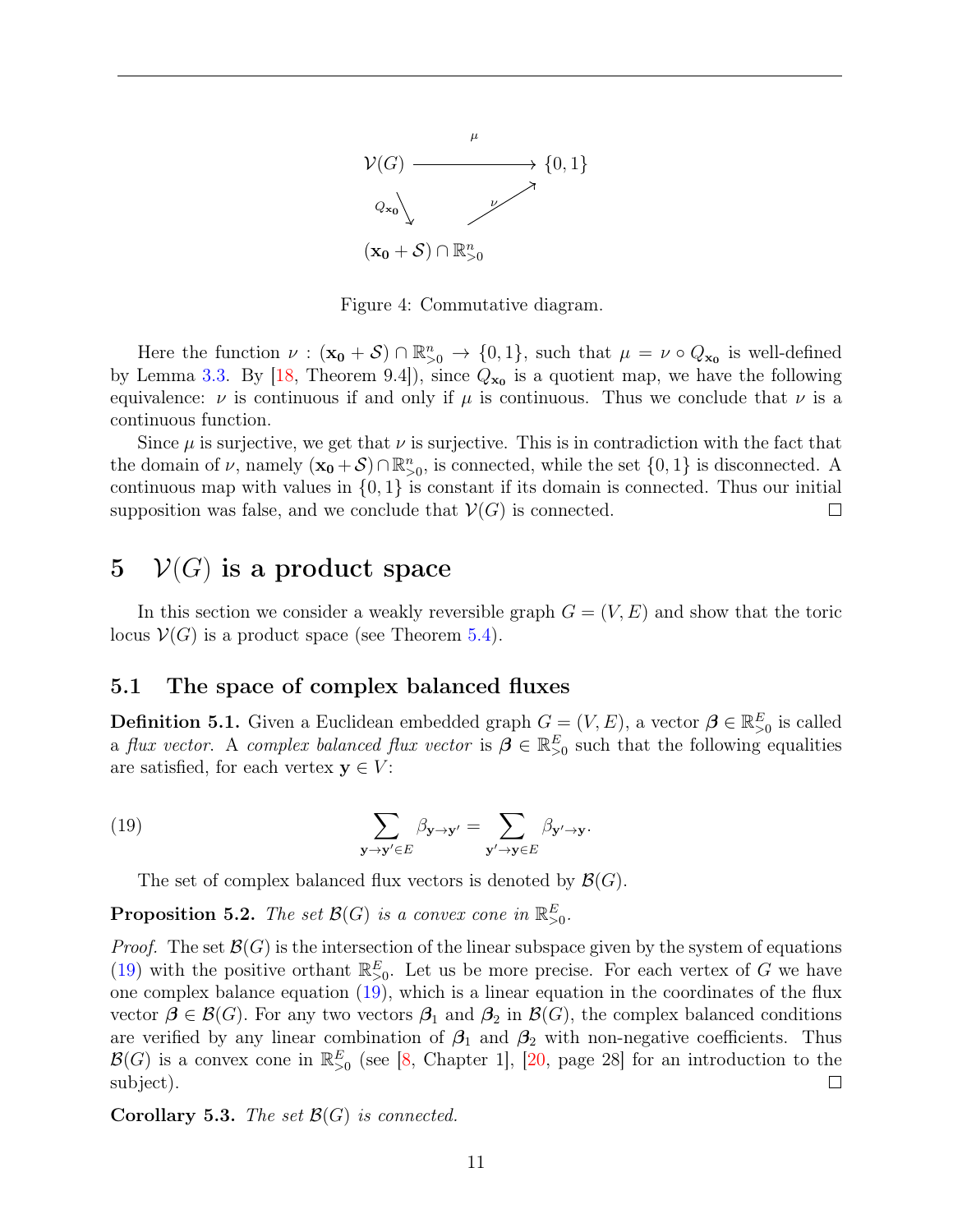### 5.2 The product space

The goal of this section is to establish the *product structure* of the moduli spaces of toric dynamical systems via an explicitly constructed homeomorphism.

<span id="page-11-0"></span>**Theorem 5.4.** Let us consider a weakly reversible graph G. The toric locus  $V(G) \subseteq \mathbb{R}_{\geq 0}^E$  is homeomorphic to the product space  $[(\mathbf{x_0} + \mathcal{S}) \cap \mathbb{R}_{>0}^n] \times \mathcal{B}(G)$ , i.e.

(20) 
$$
\mathcal{V}(G) \simeq [(\mathbf{x_0} + \mathcal{S}) \cap \mathbb{R}_{>0}^n] \times \mathcal{B}(G),
$$

where  $(\mathbf{x_0} + \mathcal{S}) \cap \mathbb{R}_{>0}^n$  is the invariant polyhedron that contains  $\mathbf{x_0} \in \mathbb{R}_{>0}^n$ , and  $\mathcal{B}(G)$  denotes the set of complex balanced flux vectors.

Throughout this section we assume there is a fixed arbitrary  $x_0 \in \mathbb{R}^n_{>0}$ . In what follows we will show that there exists a homeomorphism  $\varphi$ , between the product space  $[(x_0 + S) \cap$  $\mathbb{R}_{>0}^n] \times \mathcal{B}(G)$  and  $\mathcal{V}(G)$ .

**Definition 5.5.** Let  $\varphi : [(\mathbf{x_0} + \mathcal{S}) \cap \mathbb{R}_{>0}^n] \times \mathcal{B}(G) \to \mathcal{V}(G)$  be the map given by:

(21) 
$$
\varphi(\mathbf{x}, \boldsymbol{\beta}) := \left(\frac{\beta_{\mathbf{y} \to \mathbf{y}'}}{\mathbf{x}^{\mathbf{y}}}\right)_{\mathbf{y} \to \mathbf{y}' \in E}.
$$

<span id="page-11-5"></span>REMARK 5.6. The map  $\varphi$  is well-defined, because if we define

(22) 
$$
k_{\mathbf{y}\to\mathbf{y}'} := \frac{\beta_{\mathbf{y}\to\mathbf{y}'}}{\mathbf{x}^{\mathbf{y}}},
$$

then the pair  $(G, \mathbf{k})$  will satisfy the complex balanced condition (see Definition [2.8\)](#page-3-3) at the complex balanced equilibrium point  $x$ , since  $\beta$  is a complex balanced flux vector (see Equation [\(19\)](#page-10-2)). Also, by definition,  $\varphi$  is continuous.

### <span id="page-11-4"></span>**Proposition 5.7.** The map  $\varphi$  is surjective.

*Proof.* Fix  $\mathbf{k} \in \mathcal{V}(G)$ . Then by Remark [3.1,](#page-5-4) there exists  $\mathbf{x} \in (\mathbf{x_0} + \mathcal{S}) \cap \mathbb{R}_{>0}^n$  that is a complex balance equilibrium in  $(\mathbf{x}_0 + \mathcal{S}) \cap \mathbb{R}_{\geq 0}^n$  corresponding to the given k. Now, solve for  $\boldsymbol{\beta}$  the following equations:

<span id="page-11-2"></span>
$$
\frac{\beta_{\mathbf{y}\to\mathbf{y'}}}{\mathbf{x}^{\mathbf{y}}}=k_{\mathbf{y}\to\mathbf{y'}},
$$

for every edge  $y \rightarrow y' \in E$  and obtain  $\varphi(x, \beta) = k$ .

<span id="page-11-3"></span>**Proposition 5.8.** The map  $\varphi$  is injective.

*Proof.* Let us consider  $(\hat{\mathbf{x}}, \hat{\boldsymbol{\beta}}) \in [(\mathbf{x_0} + \mathcal{S}) \cap \mathbb{R}_{>0}^n] \times \mathcal{B}(G)$  and  $(\hat{\hat{\mathbf{x}}}, \hat{\hat{\boldsymbol{\beta}}}) \in [(\mathbf{x_0} + \mathcal{S}) \cap \mathbb{R}_{>0}^n] \times \mathcal{B}(G)$ such that  $\varphi(\hat{\mathbf{x}}, \hat{\boldsymbol{\beta}}) = \varphi(\hat{\hat{\mathbf{x}}}, \hat{\hat{\boldsymbol{\beta}}}).$ 

Let us denote by  $\mathbf{k} \in \mathbb{R}_{>0}^E$  the vector given by

(23) 
$$
k_{\mathbf{y}\to\mathbf{y}'} := \frac{\hat{\beta}_{\mathbf{y}\to\mathbf{y}'}}{\hat{\mathbf{x}}^{\mathbf{y}}}.
$$

<span id="page-11-1"></span> $\Box$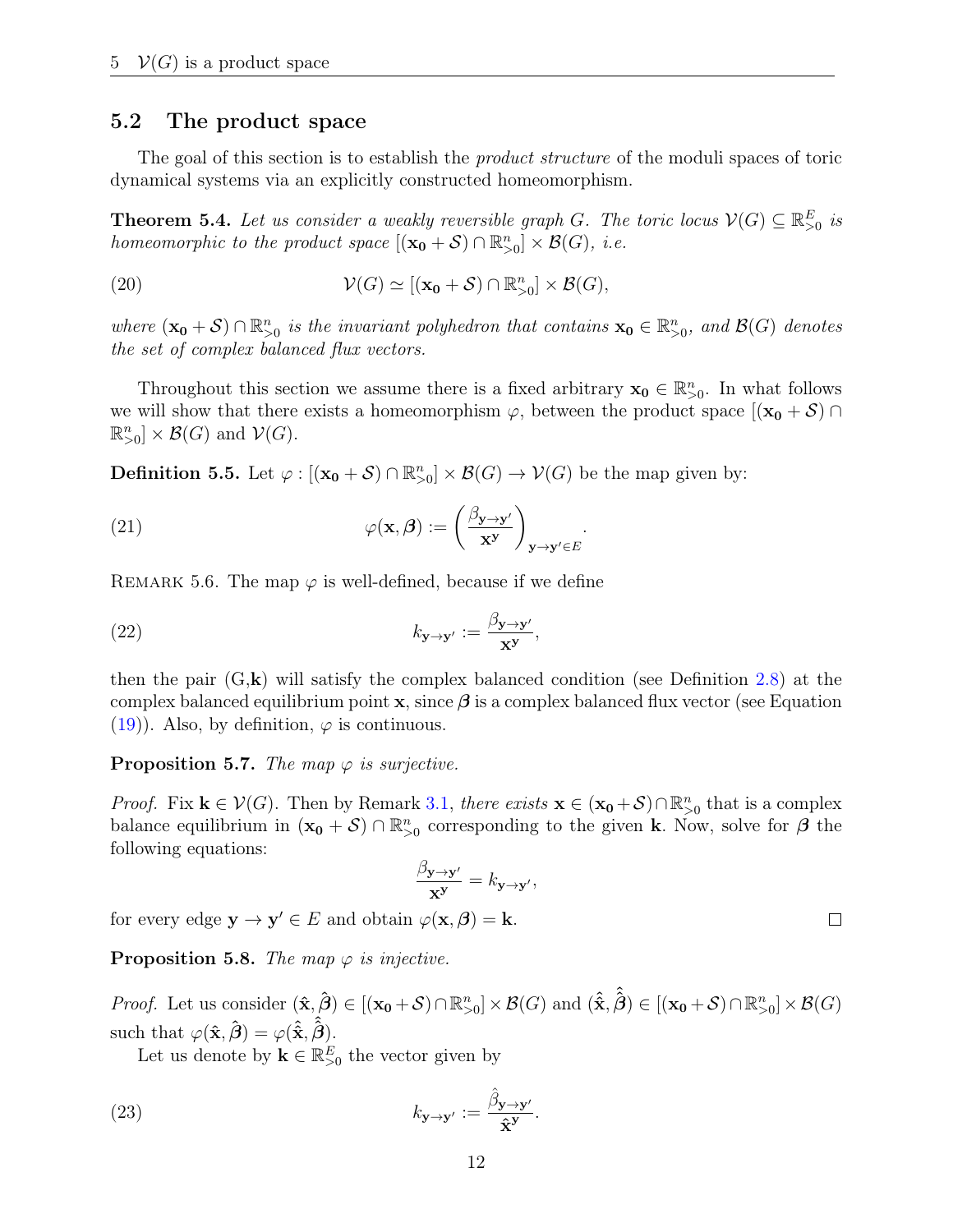$\Box$ 

<span id="page-12-0"></span>Then by  $(21)$ , we have the equality

(24) 
$$
\frac{\hat{\hat{\beta}}_{\mathbf{y}\to\mathbf{y}'}}{\hat{\mathbf{x}}^{\mathbf{y}}} = k_{\mathbf{y}\to\mathbf{y}'}.
$$

Since for a fixed **k** the complex balanced steady state is *unique* in the affine invariant polyhedron  $(\mathbf{x_0} + \mathcal{S}) \cap \mathbb{R}_{>0}^n$  (see also Remark [3.1\)](#page-5-4), we obtain  $\hat{\mathbf{x}} = \hat{\hat{\mathbf{x}}}$ .

Finally, by Equations [\(23\)](#page-11-2) and [\(24\)](#page-12-0), we obtain  $\hat{\beta}_{\mathbf{y}\to\mathbf{y}'} = \hat{\beta}_{\mathbf{y}\to\mathbf{y}'}$ , for every edge  $\mathbf{y} \to \mathbf{y}' \in E$ . Therefore  $(\hat{\mathbf{x}}, \hat{\boldsymbol{\beta}}) = (\hat{\hat{\mathbf{x}}}, \hat{\hat{\boldsymbol{\beta}}}).$  $\Box$ 

<span id="page-12-1"></span>**Definition 5.9.** Let us consider a weakly reversible graph  $G = (V, E)$  and a vector of rate constants  $\mathbf{k} \in \mathbb{R}_{\geq 0}^E$ . Denote by  $\mathbf{x} \in (\mathbf{x}_0 + \mathcal{S}) \cap \mathbb{R}_{\geq 0}^n$  the complex balanced equilibrium of  $\mathbf{k}$ . Namely,  $\mathbf{x} = Q_{\mathbf{x_0}}(\mathbf{k})$ . Define the map

(25) 
$$
\hat{q}: \mathcal{V}(G) \to \mathcal{B}(G),
$$

<span id="page-12-2"></span>such that  $\hat{q}(\mathbf{k}) = \boldsymbol{\beta}$ , where  $\boldsymbol{\beta}$  is the complex balanced flux vector satisfying the following equations:

(26) 
$$
k_{\mathbf{y}\to\mathbf{y}'} = \frac{\beta_{\mathbf{y}\to\mathbf{y}'}}{\mathbf{x}^{\mathbf{y}}}
$$

for every edge  $y \rightarrow y' \in E$ .

**Proposition 5.10.** The map  $\hat{q}$  from Definition [5.9](#page-12-1) is continuous.

*Proof.* We prove that each component  $\hat{q}_{\mathbf{y}\to\mathbf{y}'}$  of the map  $\hat{q}$  is continuous. By Definition [5.9](#page-12-1) and Equation [\(26\)](#page-12-2) we have

.

(27) 
$$
\hat{q}_{\mathbf{y}\to\mathbf{y}'}(\mathbf{k}) = \beta_{\mathbf{y}\to\mathbf{y}'} = k_{\mathbf{y}\to\mathbf{y}'} (Q_{\mathbf{x}_0}(\mathbf{k}))^{\mathbf{y}}
$$

<span id="page-12-3"></span>Thus  $\hat{q}_{\mathbf{y}\to\mathbf{y'}}(\mathbf{k})$  is continuous, since it is a product of continuous functions.

<span id="page-12-4"></span>**Proposition 5.11.** The map  $\varphi^{-1}$  is continuous.

*Proof.* Note that by Proposition [5.8](#page-11-3) and Proposition [5.7,](#page-11-4) the map  $\varphi$  is bijective. Thus  $\varphi^{-1}$ is well-defined.

By Equation [\(27\)](#page-12-3), we have:

(28) 
$$
\varphi_{\mathbf{y}\to\mathbf{y}'}(Q_{\mathbf{x_0}}(\mathbf{k}),\hat{q}(\mathbf{k}))=\frac{k_{\mathbf{y}\to\mathbf{y}'}Q_{\mathbf{x_0}}(\mathbf{k})^{\mathbf{y}}}{Q_{\mathbf{x_0}}(\mathbf{k})^{\mathbf{y}}}=k_{\mathbf{y}\to\mathbf{y}'}.
$$

Therefore

(29) 
$$
\varphi(Q_{\mathbf{x_0}}(\mathbf{k}), \hat{q}(\mathbf{k})) = \mathbf{k}
$$

and thus

(30) 
$$
\varphi^{-1}(\mathbf{k}) = (Q_{\mathbf{x_0}}(\mathbf{k}), \hat{q}(\mathbf{k}))
$$

Since both  $Q_{\mathbf{x_0}}(\mathbf{k})$  and  $\hat{q}(\mathbf{k})$  are continuous, we get that  $\varphi^{-1}$  is continuous.  $\Box$ 

**Corollary 5.12.** The map  $\varphi$  is a homeomorphism.

*Proof.* This follows from Remark [5.6,](#page-11-5) Proposition [5.11,](#page-12-4) Proposition [5.8](#page-11-3) and Proposition [5.7.](#page-11-4)  $\Box$ 

This concludes the proof of Theorem [5.4.](#page-11-0)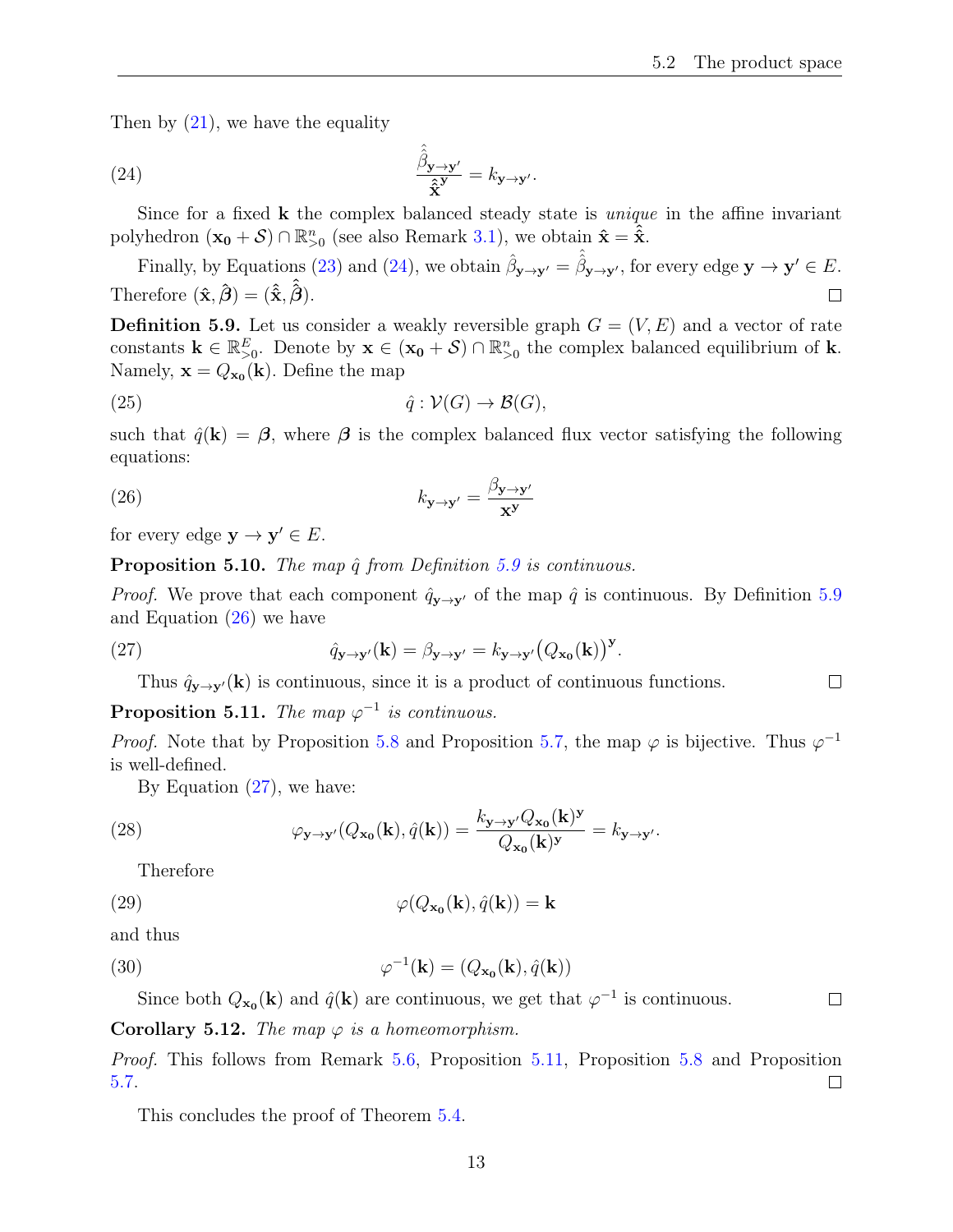### <span id="page-13-1"></span>5.3 Codimension  $\delta$

The notion of deficiency of a reaction network was introduced by Feinberg and Horn  $\left|6\right|$ , [12\]](#page-15-9) and is a key property in the study of complex balanced steady states of a network ([\[7\]](#page-14-5), [\[11\]](#page-15-0), [\[19,](#page-15-1) Section 2.2]).

**Definition 5.13.** ([\[7,](#page-14-5) [19\]](#page-15-1)) Let us consider a Euclidean embedded graph G. Denote by s the dimension of the stoichiometric subspace  $S$ , by l the number of connected components of  $G$ , and by m the number of vertices of  $G$ . The *deficiency* of a Euclidean embedded graph  $G$  is the (non-negative) integer

$$
\delta := m - s - l.
$$

One of the main results in chemical reaction network theory is the deficiency zero theorem due to Feinberg and Horn  $[6, 12]$  $[6, 12]$  $[6, 12]$ , which implies that a mass-action dynamical system is complex-balanced for all reaction rates if and only if it has deficiency zero and it is weakly reversible. In  $[5]$  it was shown that, given a weakly reversible reaction network  $G$ , the set of reaction rate constants  $\mathbf{k} \in \mathbb{R}_{\geq 0}^E$  that generate a complex balanced mass-action system is an algebraic variety of codimension  $\delta$  in  $\mathbb{R}^E_{>0}$  (see [\[5,](#page-14-3) Theorem 9]). In other words, the codimension of the moduli space of toric dynamical systems is  $\delta$ :

(32) 
$$
\operatorname{codim}(\mathcal{V}(G)) = \delta.
$$

In the following we will recover this result, using the product structure of the moduli space  $\mathcal{V}(G)$ , from Theorem [4.1](#page-9-1) above.

<span id="page-13-0"></span>**Proposition 5.14.** The dimension of  $\mathcal{V}(G)$  is  $|E| - m + s + l$ .

Proof. By Theorem [5.4,](#page-11-0) we have that

(33) 
$$
\dim(\mathcal{V}(G)) = \dim((\mathbf{x_0} + \mathcal{S}) \cap \mathbb{R}_{>0}^n) + \dim(\mathcal{B}(G)).
$$

Since  $\dim((\mathbf{x_0}+\mathcal{S}) \cap \mathbb{R}_{>0}^n) = s$ , the only thing left to prove is that  $\dim(\mathcal{B}(G)) = |E|-m+l$ .

By Definition [5.1,](#page-10-3) the set  $\mathcal{B}(G) \subseteq \mathbb{R}_{\geq 0}^E$  is given by set of complex balanced flux vectors. Since the complex balanced conditions are analogous to Kirchhoff junction rules (see [\[13\]](#page-15-10), [\[17\]](#page-15-11)), for each connected component of G there are  $m<sub>i</sub> - 1$  independent linear conditions defining  $\mathcal{B}(G)$ . Here  $m_i$  denotes the number of vertices in the i<sup>th</sup> linkage class. This gives a total of  $m - l$  independent linear conditions.  $\Box$ 

As a corollary of Proposition [5.14,](#page-13-0) we recover the result from [\[5,](#page-14-3) Theorem 9]:

Corollary 5.15. Let us consider a weakly reversible graph G. Then the codimension of the moduli space  $\mathcal{V}(G) \subseteq \mathbb{R}^E_{\geq 0}$  is  $\delta$ .

*Proof.* We have 
$$
\text{codim}(\mathcal{V}(G)) = |E| - (|E| - m + s + l) = \delta
$$
.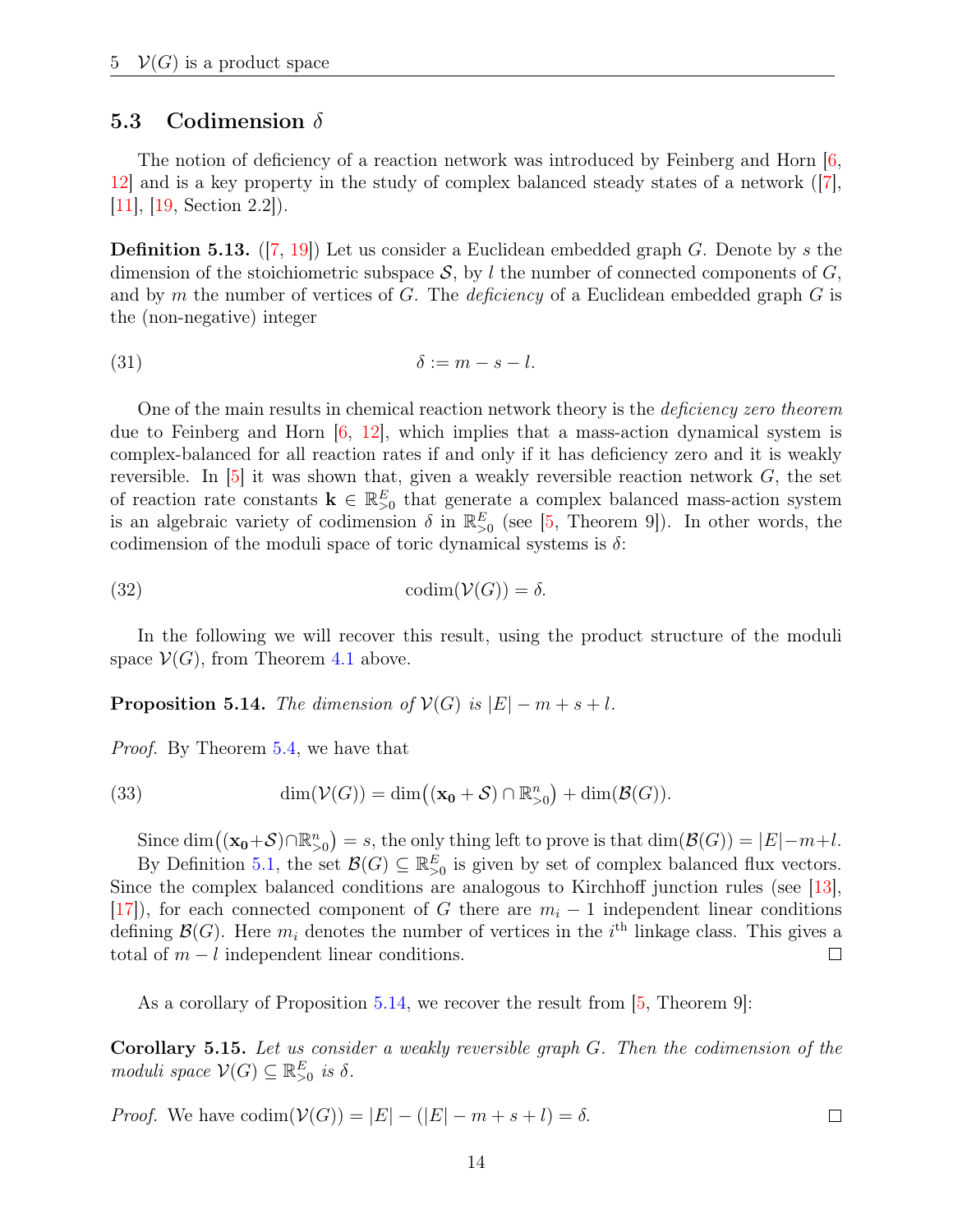## <span id="page-14-9"></span><span id="page-14-0"></span>6 Bijective affine transformations preserve the moduli spaces

**Theorem 6.1.** Let us consider a weakly reversible graph (i.e., reaction network)  $G_1$ . If  $G_2$ is a bijective affine image of the reaction network  $G_1$ , then they have the same toric moduli spaces, i.e.,

$$
\mathcal{V}(G_1)=\mathcal{V}(G_2).
$$

Proof. This follows from [\[5,](#page-14-3) Theorem 9] and from the Matrix-Tree theorem. In particular see [\[5,](#page-14-3) Section 2, page 5]: the change of coordinates given by the spanning trees in the two graphs are the same.

 $\Box$ 

## References

- <span id="page-14-4"></span>[1] Gheorghe Craciun. "Polynomial dynamical systems, reaction networks, and toric differential inclusions". In:  $SIAM$  J. Appl. Algebra Geom. 3.1 (2019), pp. 87-106. DOI: [10.1137/17M1129076](http://dx.doi.org/10.1137/17M1129076). url: <https://doi.org/10.1137/17M1129076> (cit. on p. [3\)](#page-2-4).
- <span id="page-14-2"></span>[2] Gheorghe Craciun. "Toric Differential Inclusions and a Proof of the Global Attractor Conjecture". In: (). URL: <https://arxiv.org/abs/1501.02860> (cit. on p. [2\)](#page-1-1).
- <span id="page-14-1"></span>[3] Gheorghe Craciun, Jiaxin Jin, and Polly Y. Yu. "An efficient characterization of complexbalanced, detailed-balanced, and weakly reversible systems". In: SIAM J. Appl. Math. 80.1 (2020), pp. 183–205. url: <https://doi.org/10.1137/19M1244494> (cit. on pp. [2,](#page-1-1) [3\)](#page-2-4).
- <span id="page-14-6"></span>[4] Gheorghe Craciun, Stefan Müller, Casian Pantea, and Polly Y. Yu. "A generalization of Birch's theorem and vertex-balanced steady states for generalized mass-action systems". In: Math. Biosci. Eng. 16.6 (2019), pp. 8243–8267. url: [https://doi.org/10.3934/](https://doi.org/10.3934/mbe.2019417) [mbe.2019417](https://doi.org/10.3934/mbe.2019417) (cit. on p. [10\)](#page-9-3).
- <span id="page-14-3"></span>[5] Gheorghe Craciun, Alicia Dickenstein, Anne Shiu, and Bernd Sturmfels. "Toric dynamical systems". In: *J. Symbolic Comput.*  $44.11$  (2009), pp. 1551–1565. URL: [https:](https://doi.org/10.1016/j.jsc.2008.08.006) [//doi.org/10.1016/j.jsc.2008.08.006](https://doi.org/10.1016/j.jsc.2008.08.006) (cit. on pp.  $2-6$ , [8,](#page-7-3) [9,](#page-8-3) [14,](#page-13-1) [15\)](#page-14-9).
- <span id="page-14-8"></span>[6] Martin Feinberg. "Complex balancing in general kinetic systems". In: Arch. Rational Mech. Anal. 49 (1972/73), pp. 187–194. url: <https://doi.org/10.1007/BF00255665> (cit. on p. [14\)](#page-13-1).
- <span id="page-14-5"></span>[7] Martin Feinberg. Foundations of chemical reaction network theory. Vol. 202. Applied Mathematical Sciences. Springer, Cham, 2019, pp. xxix+454 (cit. on pp. [5,](#page-4-3) [6,](#page-5-5) [14\)](#page-13-1).
- <span id="page-14-7"></span>[8] William Fulton. Introduction to toric varieties. Vol. 131. Annals of Mathematics Studies. The William H. Roever Lectures in Geometry. Princeton University Press, Princeton, NJ, 1993, pp. xii+157. url: <https://doi.org/10.1515/9781400882526> (cit. on p. [11\)](#page-10-4).